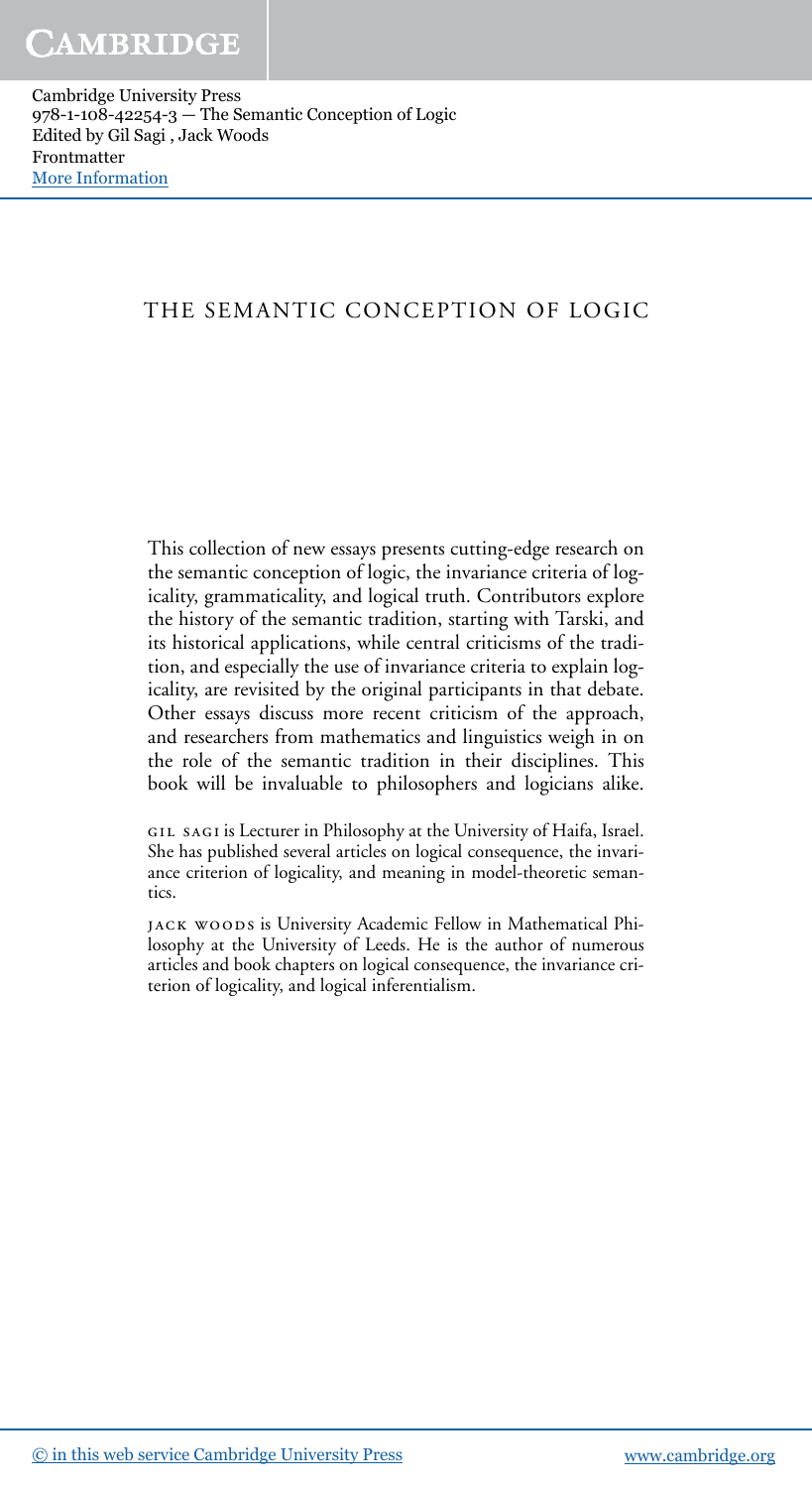# THE SEMANTIC CONCEPTION OF LOGIC

*Essays on Consequence, Invariance, and Meaning*

edited by

GIL SAGI *University of Haifa, Israel*

JACK WOODS *University of Leeds*

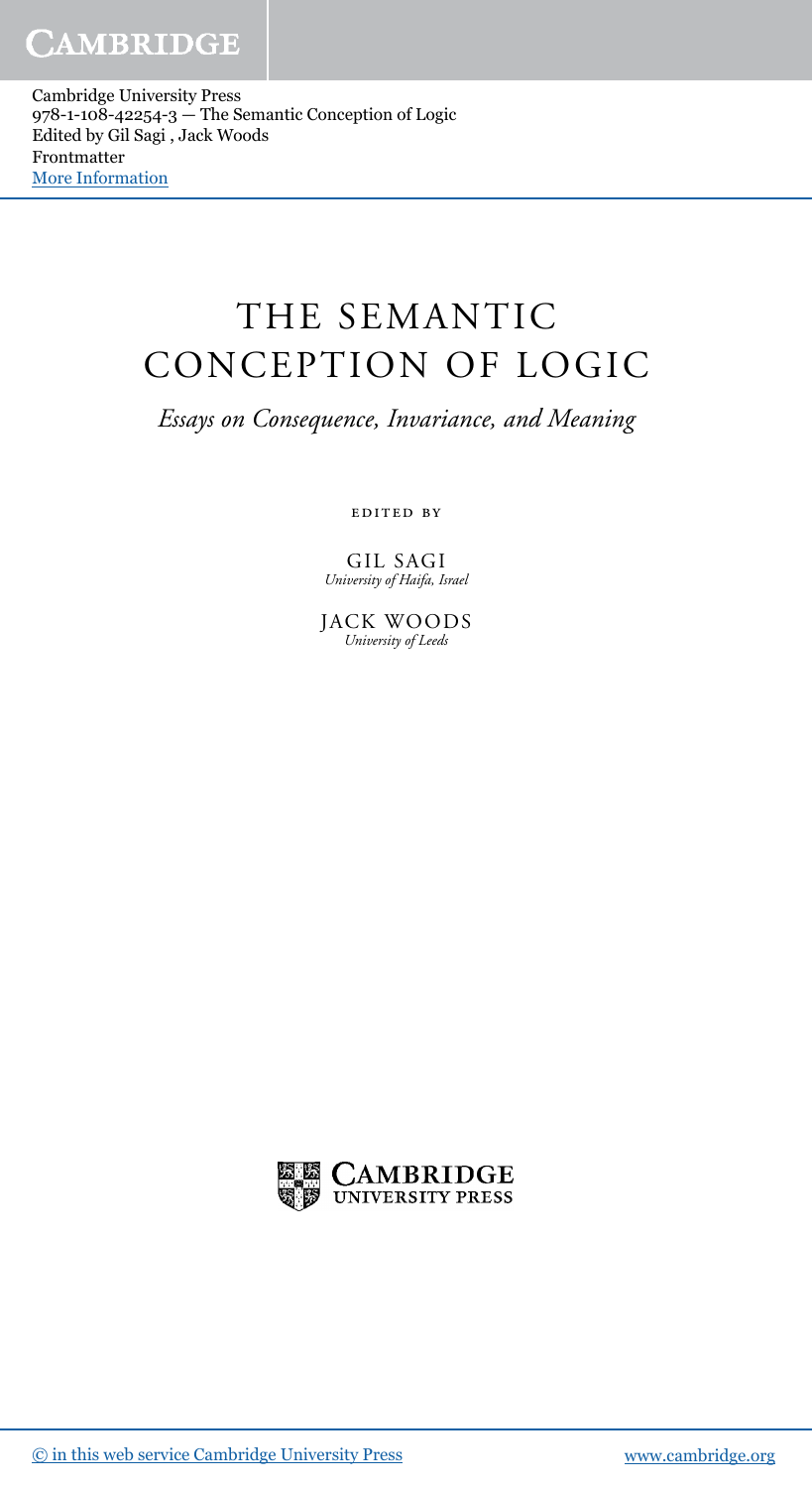## CAMBRIDGE

Cambridge University Press  $978-1-108-42254-3$  – The Semantic Conception of Logic Edited by Gil Sagi , Jack Woods Frontmatter [More Information](www.cambridge.org/9781108422543)



University Printing House, Cambridge CB2 8BS, United Kingdom One Liberty Plaza, 20th Floor, New York, NY 10006, USA 477 Williamstown Road, Port Melbourne, VIC 3207, Australia

314-321, 3rd Floor, Plot 3, Splendor Forum, Jasola District Centre, New Delhi - 110025, India

103 Penang Road, #05-06/07, Visioncrest Commercial, Singapore 238467

Cambridge University Press is part of the University of Cambridge.

It furthers the University's mission by disseminating knowledge in the pursuit of education, learning, and research at the highest international levels of excellence.

> www.cambridge.org Information on this title: www.cambridge.org/ doi: 10.1017/9781108524919

> > © Gil Sagi and Jack Woods 2021

This publication is in copyright. Subject to statutory exception and to the provisions of relevant collective licensing agreements, no reproduction of any part may take place without the written permission of Cambridge University Press.

First published 2021

A catalogue record for this publication is available from the British Library.

#### 1SBN 978-1-108-42254-3 Hardback

Cambridge University Press has no responsibility for the persistence or accuracy of URLs for external or third-party internet websites referred to in this publication and does not guarantee that any content on such websites is, or will remain, accurate or appropriate.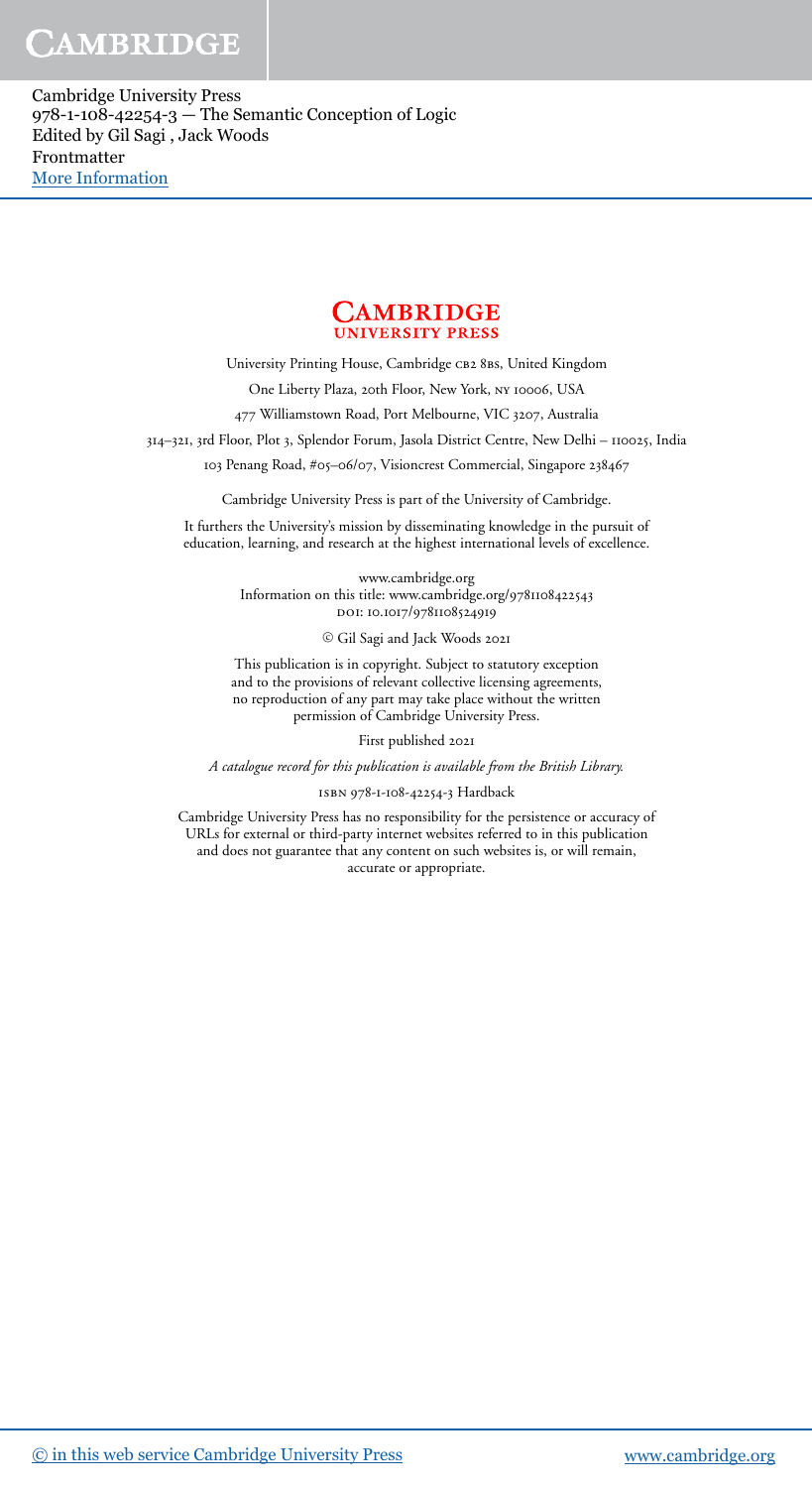#### *Contents*

| List of Figures<br>List of Tables                                                                                                                      | <i>page</i> vii<br><b>V111</b> |
|--------------------------------------------------------------------------------------------------------------------------------------------------------|--------------------------------|
| List of Contributors                                                                                                                                   | ix                             |
| Acknowledgements                                                                                                                                       | X                              |
| The Semantic Conception of Logic: Problems and Prospects<br>Gil Sagi and Jack Woods                                                                    | $\mathbf I$                    |
| PART I<br>INVARIANCE CRITERIA FOR LOGICALITY                                                                                                           | II                             |
| Invariance and Logicality in Perspective<br>1<br>Gila Sher                                                                                             | 13                             |
| The Problem of Logical Constants and the Semantic<br>$\mathbf{2}$<br>Tradition: From Invariantist Views to a Pragmatic Account<br>Mario Gómez-Torrente | 35                             |
| The Ways of Logicality: Invariance and Categoricity<br>3<br>Denis Bonnay and Sebastian G.W. Speitel                                                    | 55                             |
| Invariance without Extensionality<br>$\overline{4}$<br><b>Beau Madison Mount</b>                                                                       | 80                             |
| There Might Be a Paradox of Logical Validity<br>5<br>after All<br>Roy T Cook                                                                           | 97                             |
| PART II<br>CRITIQUES AND APPLICATIONS OF THE SEMANTIC APPROACH                                                                                         | Н5                             |
| Semantic Perspectives in Logic<br>6<br>Johan van Benthem                                                                                               | II7                            |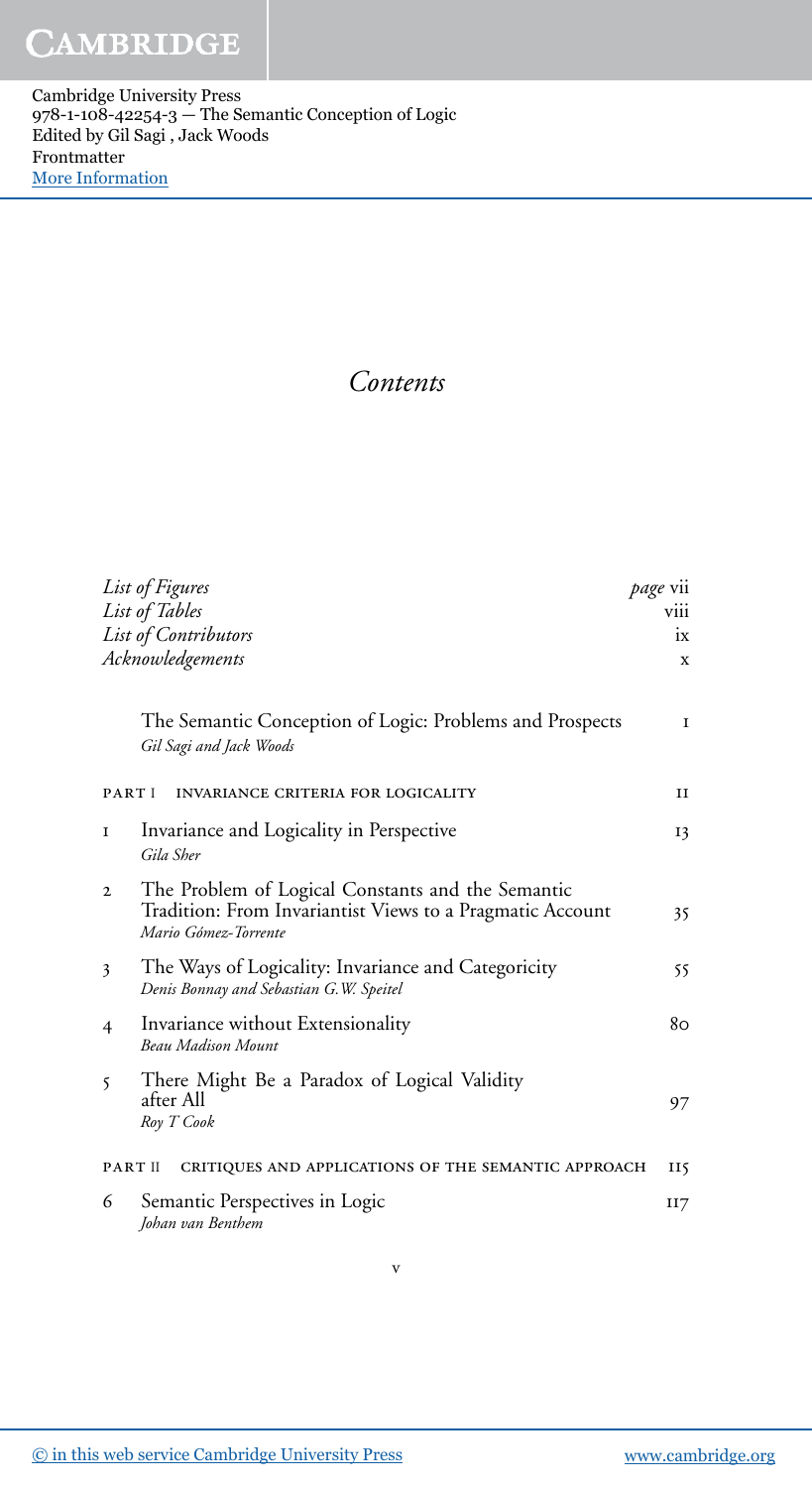| V1                                     | Contents                                                                               |            |
|----------------------------------------|----------------------------------------------------------------------------------------|------------|
| 7                                      | Overgeneration in the Higher Infinite<br>Salvatore Florio and Luca Incurvati           | 142        |
| 8                                      | Propositional Logics of Truth by Logical Form<br>A.C. Paseau and Owen Griffiths        | 160        |
| 9                                      | Reinterpreting Logic<br>Alexandra Zinke                                                | 186        |
| PART III<br>LOGIC AND NATURAL LANGUAGE |                                                                                        | 207        |
| IO                                     | Models, Model Theory, and Modeling<br>Michael Glanzberg                                | 209        |
| $_{\rm II}$                            | On Being Trivial: Grammar vs. Logic<br>Gennaro Chierchia                               | 227        |
| 12                                     | Grammaticality and Meaning Shift<br>Márta Abrusán, Nicholas Asher and Tim Van de Cruys | 249        |
| Index                                  | Bibliography                                                                           | 277<br>292 |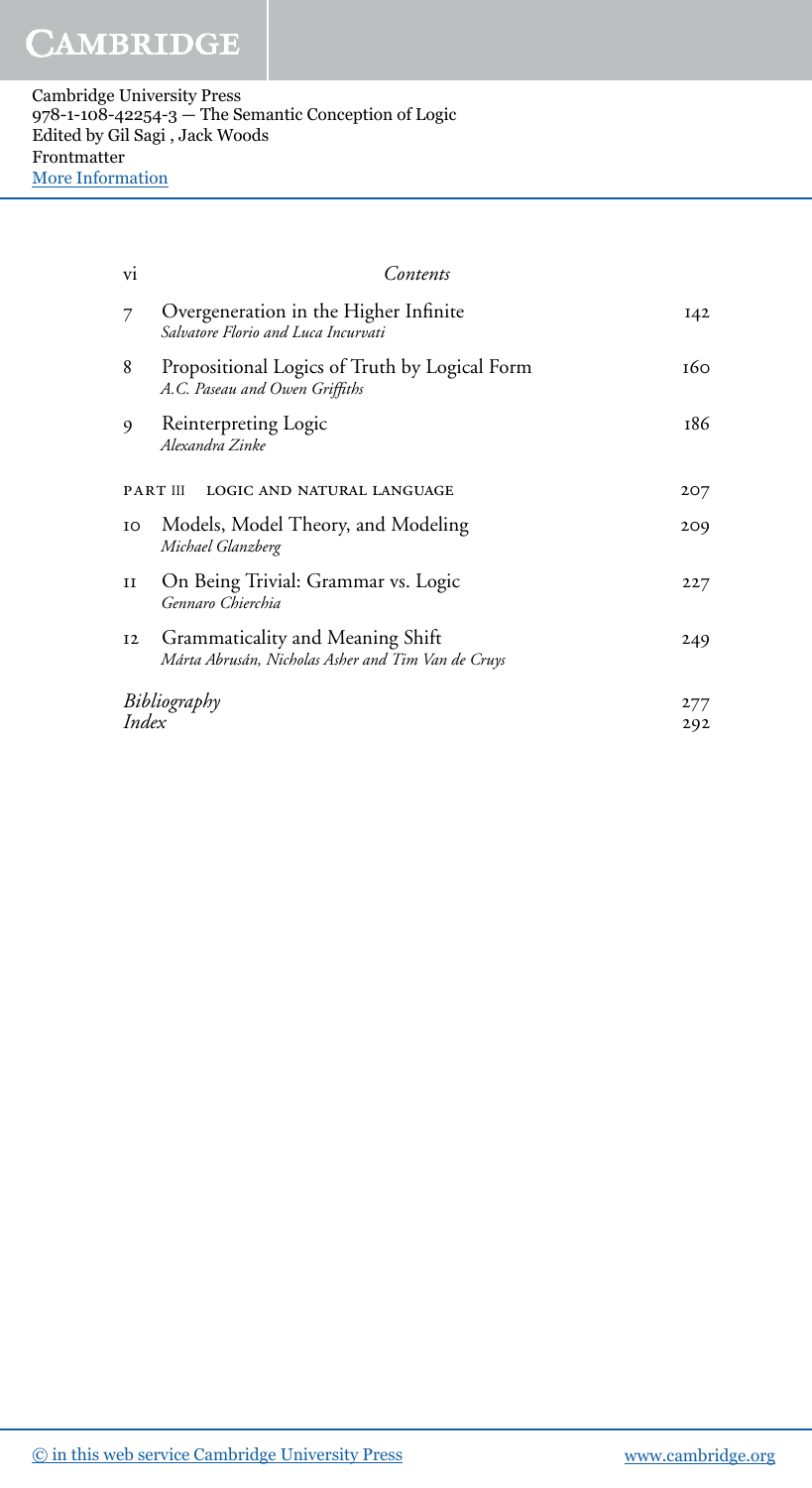### *Figures*

. Diagram for the forward clause of bisimulation *page*

Wide versus narrow readings and the state of  $168$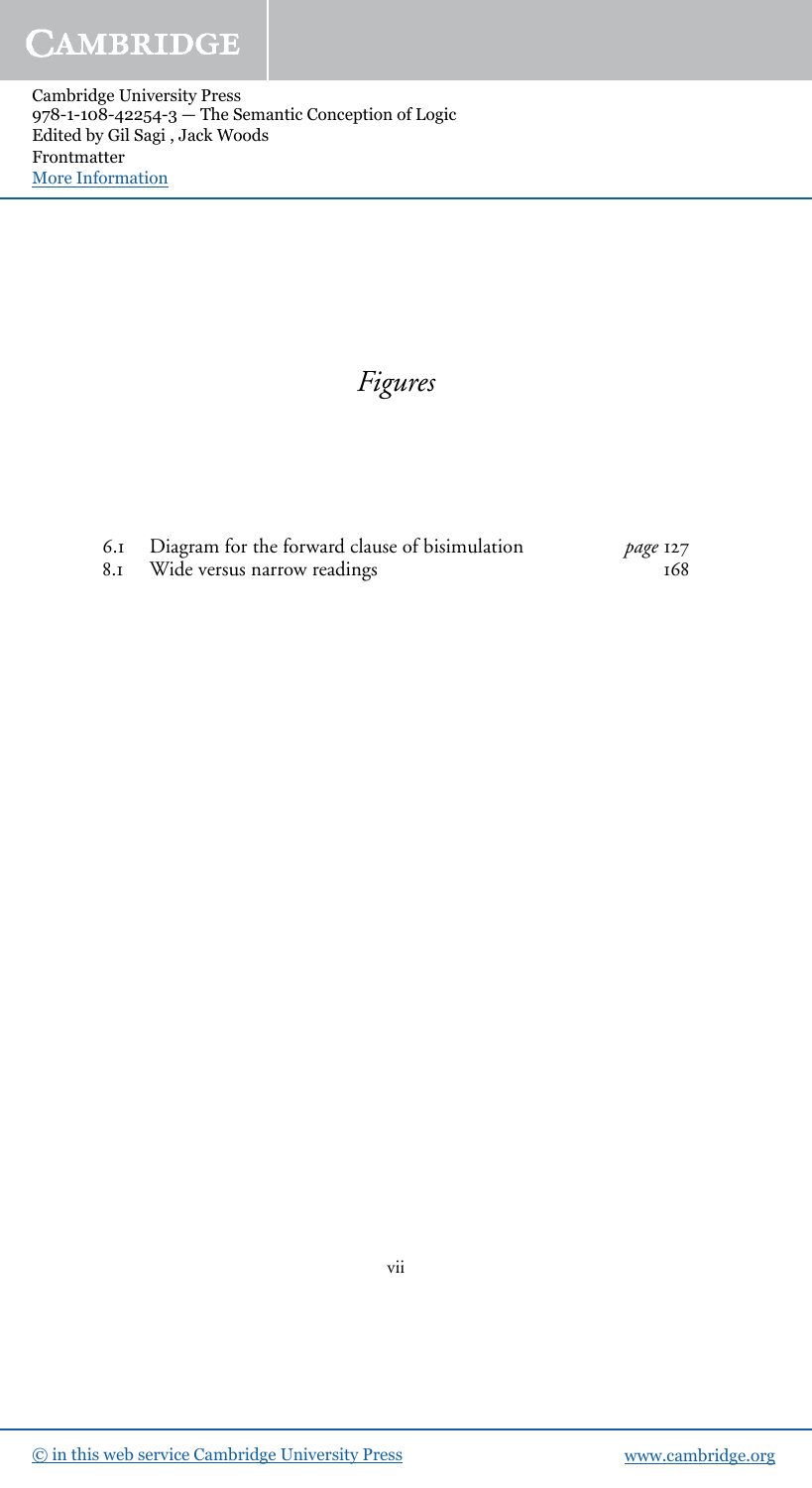*Tables*

5.1 Consistency of variants of V<sub>I</sub> page 102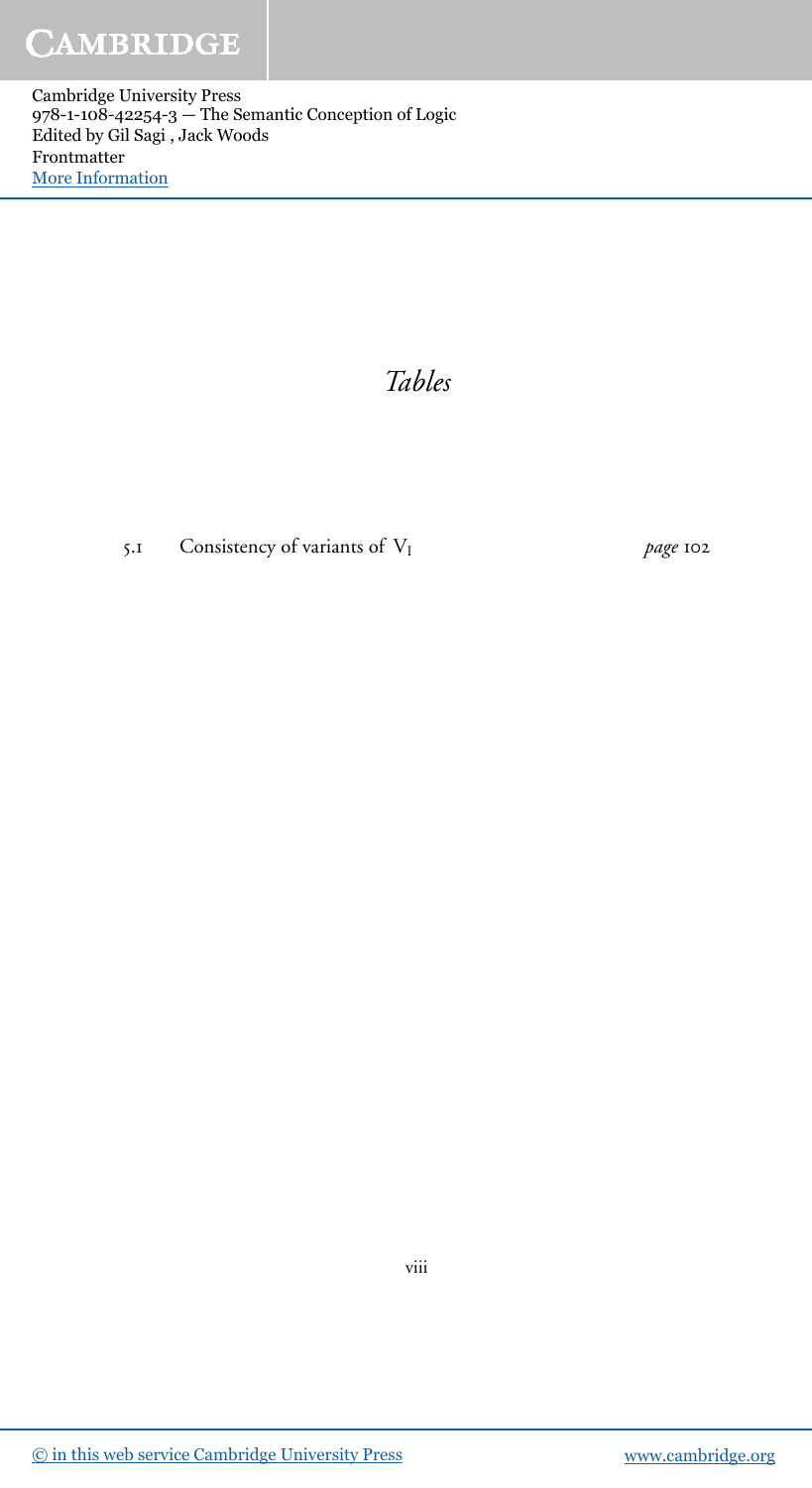### *Contributors*

Márta Abrusán, Institut Jean Nicod, CNRS, ENS, EHESS, PSL Research University, Paris, France Nicholas Asher, Institut de Recherche en Informatique de Toulouse, CNRS, Toulouse, France Denis Bonnay, Université Paris Ouest Nanterre La Défense Gennaro Chierchia, Harvard University Roy T Cook, University of Minnesota Salvatore Florio, University of Birmingham Michael Glanzberg, Rutgers University Mario Gómez-Torrente, Instituto de Investigaciones Filosóficas, Universidad Nacional Autónoma de México (UNAM) Owen Griffiths, University of Cambridge Luca Incurvati, ILLC, University of Amsterdam Beau Madison Mount, University of Oxford A.C. Paseau, University of Oxford Gila Sher, University of California, San Diego Sebastian G.W. Speitel, University of California, San Diego Johan van Benthem, Stanford University, Tsinghua University and ILLC, University of Amsterdam Tim Van de Cruys, Institut de Recherche en Informatique de Toulouse, CNRS, Toulouse, France Alexandra Zinke, University of Tübingen